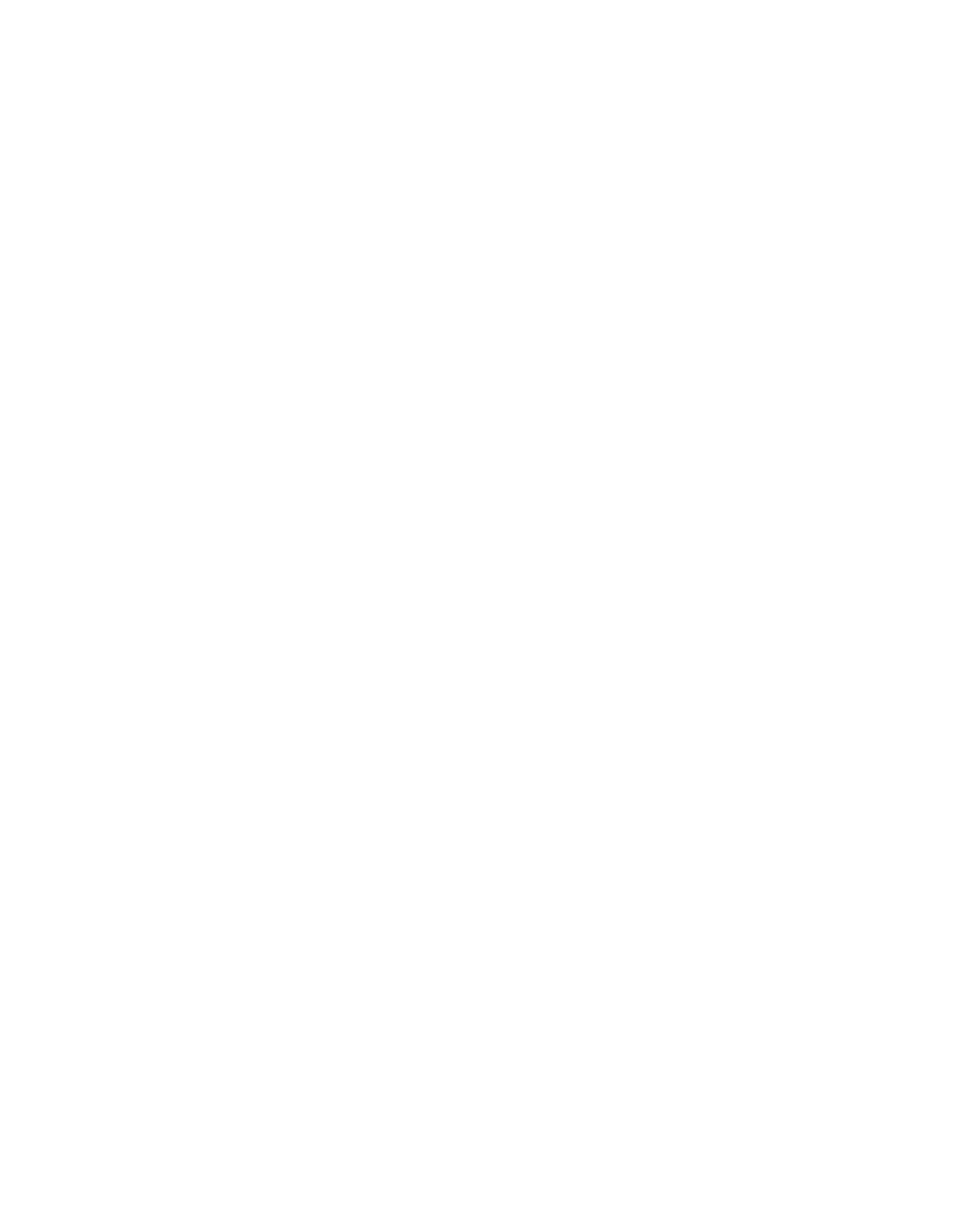# **SPONSOR REGISTRATION FORM**

*Activity: SBFYC (Saved by Faith Youth Camp) June 20-24, 2022 at Webster Conference Center, Salina, Kansas Sponsored by Trinity Baptist Church, 16655 W Hwy 24, Wamego KS*

*This box must be completed by a church leader. Signature should not be yourself or a family member.* **The sponsor completing this form has completed a background check and is recommended for this position by:**

| Church           |  |
|------------------|--|
| Leader           |  |
| <b>Sign Here</b> |  |

| <b>Church Name:</b>      |  |
|--------------------------|--|
| Church Leader Signature: |  |
|                          |  |

| <b>Church Leader's Position:</b><br>Date:                      |
|----------------------------------------------------------------|
| Please provide proof that background check has been completed. |

| Sponsor's Name:                                                                                                                             | Check one: Male<br>Female   |  |  |
|---------------------------------------------------------------------------------------------------------------------------------------------|-----------------------------|--|--|
| Address:                                                                                                                                    |                             |  |  |
| City / State / Zip Code:                                                                                                                    |                             |  |  |
| Age (must be 21 or over):                                                                                                                   |                             |  |  |
| Phone Number:<br>Email:                                                                                                                     |                             |  |  |
| Church Name:                                                                                                                                |                             |  |  |
| Church City & State:                                                                                                                        |                             |  |  |
| T-Shirt Size:                                                                                                                               |                             |  |  |
| Medium<br>Small<br>Large<br>X-Large<br>Do you have any special dietary or medical needs? Yes $\Box$                                         | XX-Large<br>XXX-Large<br>No |  |  |
| If yes, please explain briefly:                                                                                                             |                             |  |  |
|                                                                                                                                             |                             |  |  |
| Have you ever been convicted of child abuse, or a crime involving actual or attempted sexual<br>molestation of a minor? Yes $\Box$<br>Nol I |                             |  |  |
| If yes, please explain:                                                                                                                     |                             |  |  |
| Do you have any communicable or infectious diseases? Yes<br>No I                                                                            |                             |  |  |
| If yes, please explain:                                                                                                                     |                             |  |  |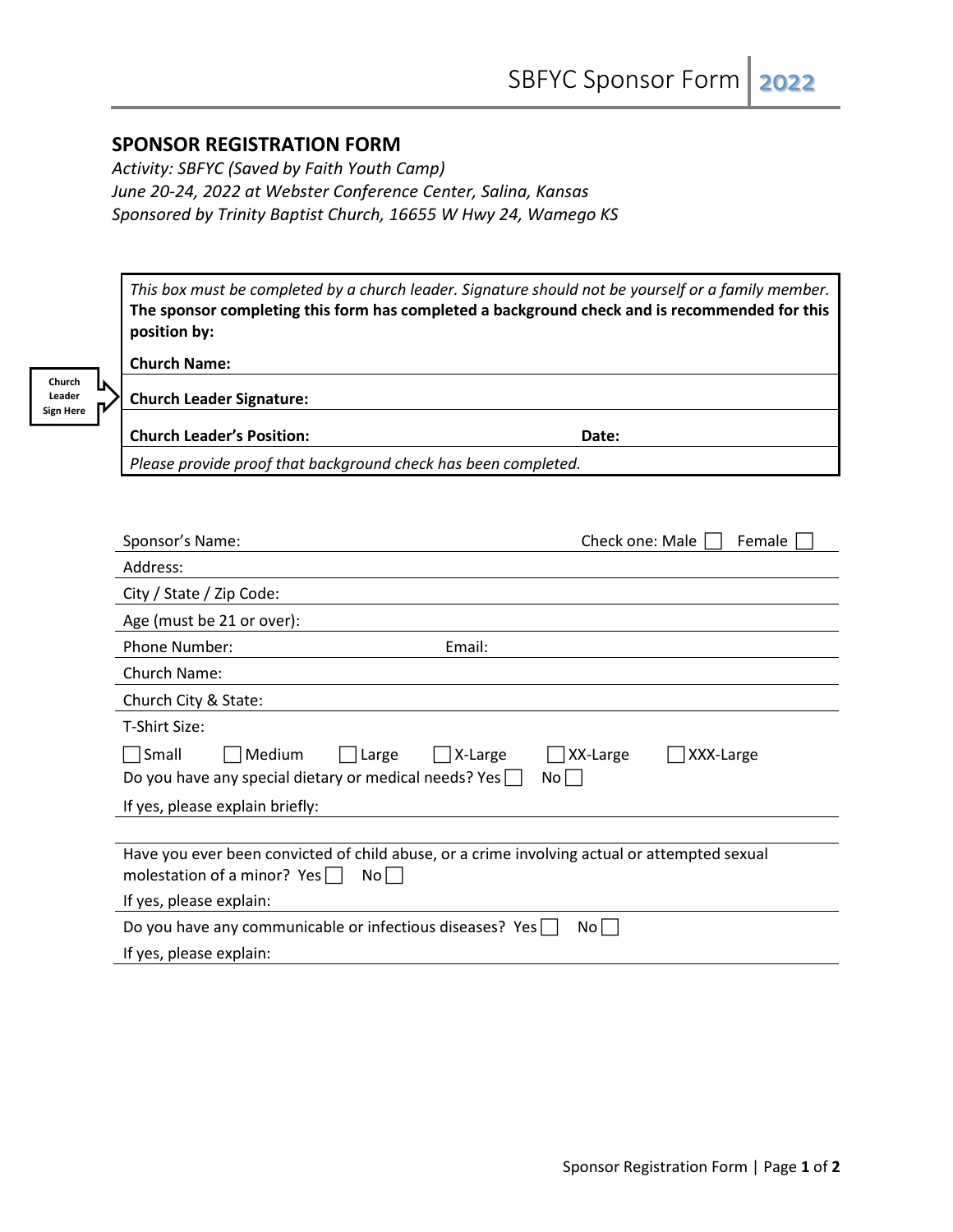# **SPONSOR CONSENT & PARTICIPATION AGREEMENT**

*Activity: SBFYC (Saved by Faith Youth Camp) June 20-24, 2022 at Webster Conference Center, Salina, Kansas Sponsored by Trinity Baptist Church, 16655 W Hwy 24, Wamego KS*

| Sponsor's Name:      |  |
|----------------------|--|
| Sponsor's Address:   |  |
|                      |  |
| Church Name:         |  |
| Church City & State: |  |

#### **PHOTO/VIDEO RELEASE**

Trinity Baptist Church will be videotaping and photographing this event. By your attendance, you are granting permission to be photographed or videotaped while participating in SBFYC activities and programs. Photos or video footages may be used by volunteers and employees of Trinity Baptist Church in promoting the overall ministry of SBFYC and Trinity Baptist Church.

#### **CONSENT AND PARTICIPATION AGREEMENT**

I acknowledge that participation in the activity described above (SBFYC) involves risk to the participant and may result in various types of injury including, but not limited to, the following: sickness, exposure to infectious/communicable disease, bodily injury, death, emotional injury, personal injury, property damage, and financial damage.

I acknowledge and accept the risks of injury or illness associated with participation and transportation to and from any and all activities and programs of Trinity Baptist Church (Wamego, Kansas). I accept personal financial responsibility for any injury, illness, or other loss sustained during the camp activities or programs of Trinity Baptist Church or during transportation to and from such activities and programs, as well as for medical treatment rendered to me that are authorized by Trinity Baptist Church leaders, employees, volunteers, or agents. I specifically consent to be transported or receive emergency care and to be responsible for all financial charges for such emergency care. I release and promise to indemnify, defend and hold harmless Trinity Baptist Church, its leaders, employees, volunteers, and agents from any and all injury, illness, or loss resulting directly or indirectly from the camp activities and programs of Trinity Baptist Church or transportation to and from such activities and programs, whether such injury or illness results from the negligence of Trinity Baptist Church, myself, or otherwise.

| Sponsor          | ш<br>$\sim$<br>nature<br><b>SI</b> DI |  |  |
|------------------|---------------------------------------|--|--|
| <b>Sign Here</b> | $\mathbf{r}$                          |  |  |
|                  |                                       |  |  |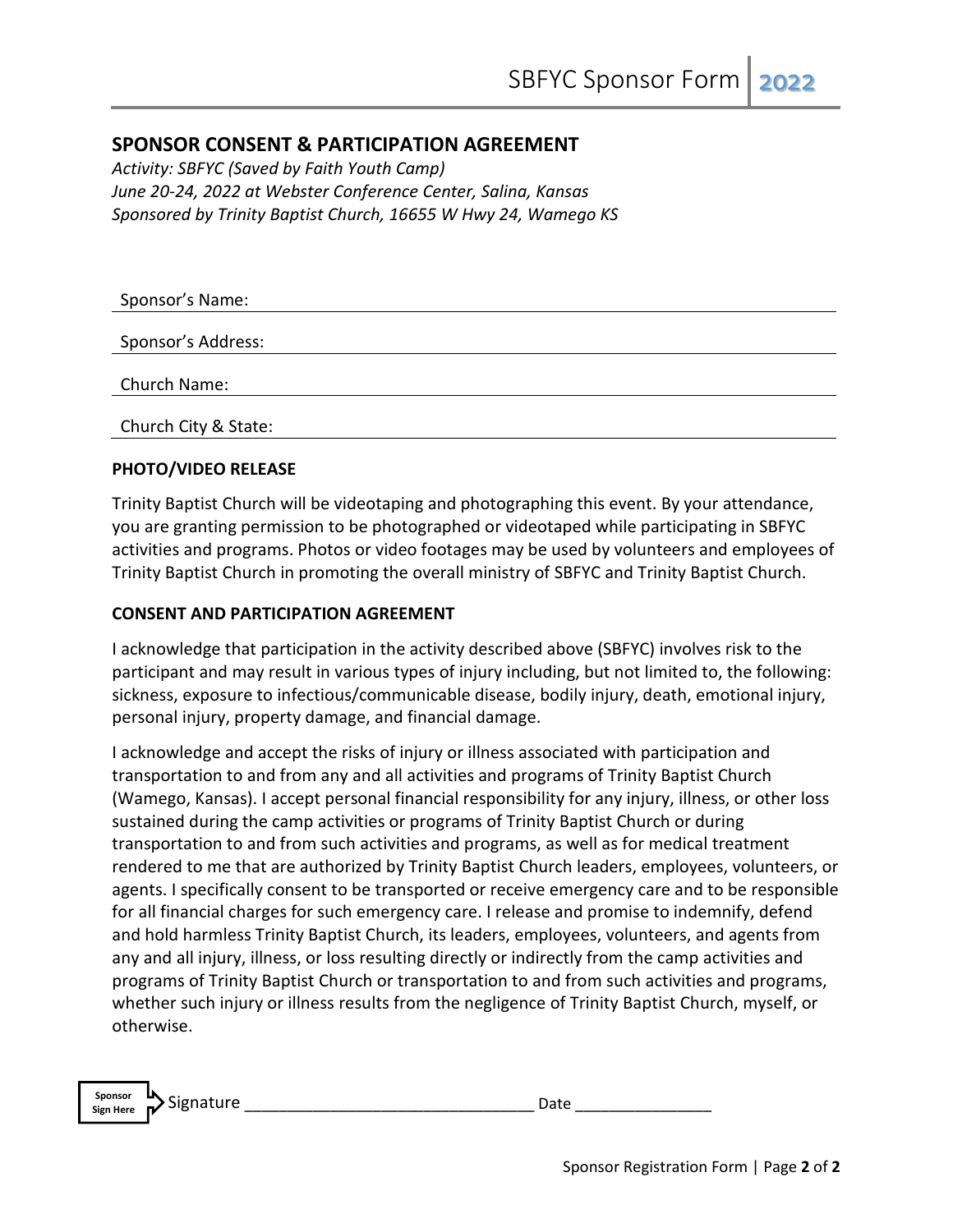# **SPONSOR HEALTH INFORMATION & HISTORY FORM**

*Event: SBFYC (Saved by Faith Youth Camp) June 20-24, 2022 at Webster Conference Center, Salina, Kansas*

Please use the back of form for further information if necessary.

| <b>Sponsor's Name:</b>                                                                                                                                                                                                         |  |  |  |
|--------------------------------------------------------------------------------------------------------------------------------------------------------------------------------------------------------------------------------|--|--|--|
| Church Name & City/State:                                                                                                                                                                                                      |  |  |  |
| <b>Emergency Contact:</b>                                                                                                                                                                                                      |  |  |  |
| Relationship:<br>Name:                                                                                                                                                                                                         |  |  |  |
| Evening/Night Phone:<br>Daytime Phone:                                                                                                                                                                                         |  |  |  |
| <b>Medical Care Contact:</b>                                                                                                                                                                                                   |  |  |  |
| Name of Physician:                                                                                                                                                                                                             |  |  |  |
| Physician's Phone:<br>City/State:                                                                                                                                                                                              |  |  |  |
| <b>HEALTH HISTORY</b>                                                                                                                                                                                                          |  |  |  |
|                                                                                                                                                                                                                                |  |  |  |
| Do you frequently suffer from pains in your chest? $YES \cap NO \cap$                                                                                                                                                          |  |  |  |
| Do you often feel faint or have spells of severe dizziness? YES $\Box$ NO $\Box$                                                                                                                                               |  |  |  |
| Has a doctor ever told you that you have high blood pressure? YES $\Box$ NO $\Box$                                                                                                                                             |  |  |  |
| Are you currently sick and/or using a medication not listed elsewhere on this form? YES<br>NO II                                                                                                                               |  |  |  |
| Have you had any operations or serious injuries in the last three months? YES $\Box$ NO $\Box$                                                                                                                                 |  |  |  |
| Do you have arthritis, joint or back problems that might be aggravated by exercise? YES $\Box$ NO $\Box$                                                                                                                       |  |  |  |
| Are you currently taking medicine or treatment? $YES \cap NO$                                                                                                                                                                  |  |  |  |
| If yes, explain: The same state of the state of the state of the state of the state of the state of the state of the state of the state of the state of the state of the state of the state of the state of the state of the s |  |  |  |
| Have you been restricted from sports or swimming for any reason? YES $\Box$ NO $\Box$                                                                                                                                          |  |  |  |
|                                                                                                                                                                                                                                |  |  |  |
|                                                                                                                                                                                                                                |  |  |  |
| Have you ever had a severe reaction to a bee/hornet sting, or insect bite? YES $\Box$ NO $\Box$                                                                                                                                |  |  |  |
| If yes, explain: 15                                                                                                                                                                                                            |  |  |  |
| $\Box$ Sinus Trouble $\Box$ Hay Fever $\Box$ Heart Trouble $\Box$ Epilepsy/Seizures $\Box$ Asthma<br>Do you have:                                                                                                              |  |  |  |
| Diabetes   Communicable Diseases? If yes, explain: _____________________________                                                                                                                                               |  |  |  |
| Please list any Allergies:                                                                                                                                                                                                     |  |  |  |
|                                                                                                                                                                                                                                |  |  |  |
| Drugs:                                                                                                                                                                                                                         |  |  |  |
| <b>Other Medical Needs:</b>                                                                                                                                                                                                    |  |  |  |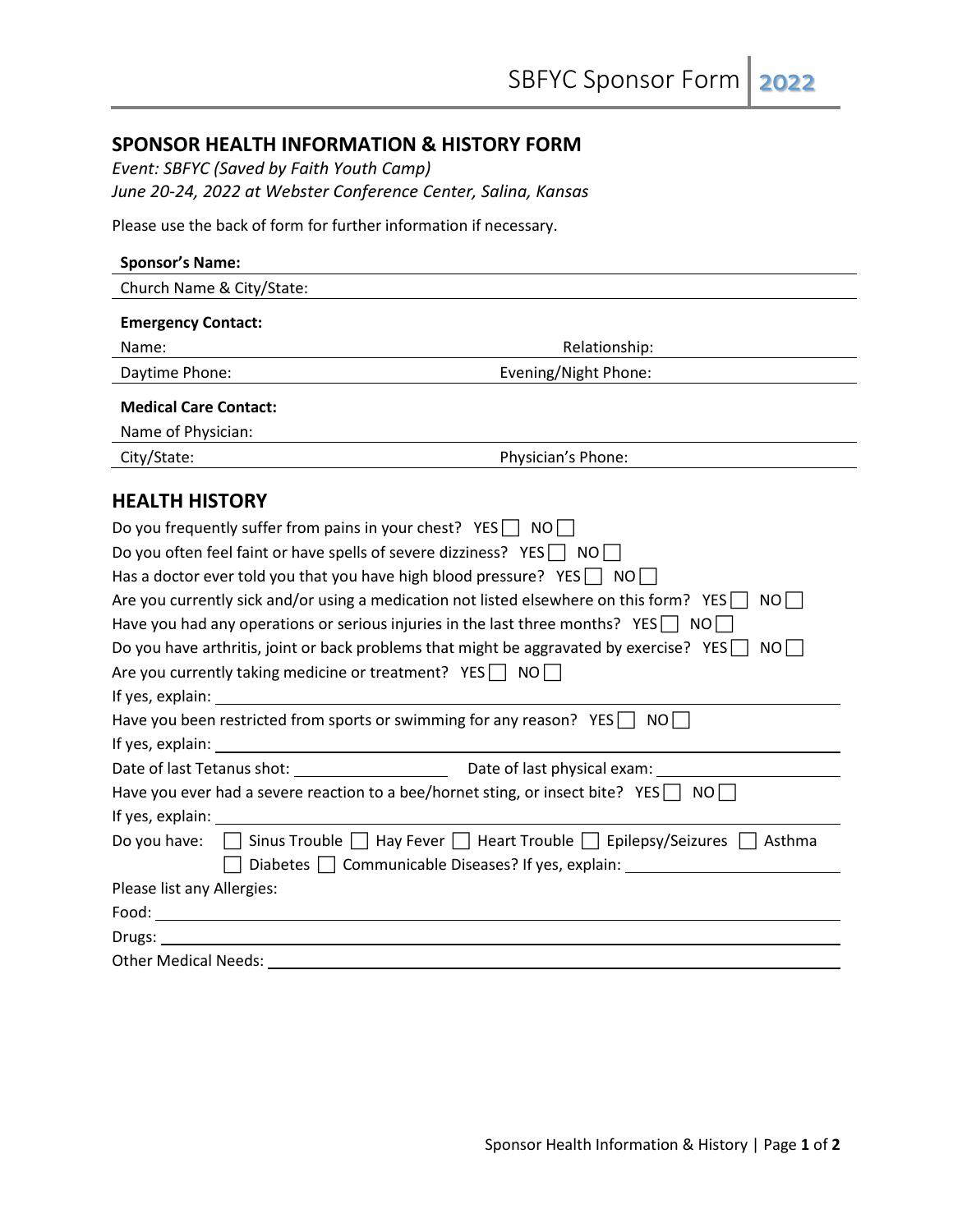# **EMERGENCY MEDICAL AUTHORIZATION**

| Sponsor's Name: |  |
|-----------------|--|
|-----------------|--|

Church Name & City/State:

#### Event: SAVED BY FAITH YOUTH CONFERENCE

In the event of an emergency, I hereby give permission to any Trinity Baptist Church staff person, or their designee, who is present at the above mentioned event to obtain medical assistance. I also give permission to the Physician selected to hospitalize and secure proper treatment.



Today's Date:

Signature: Management and Signature: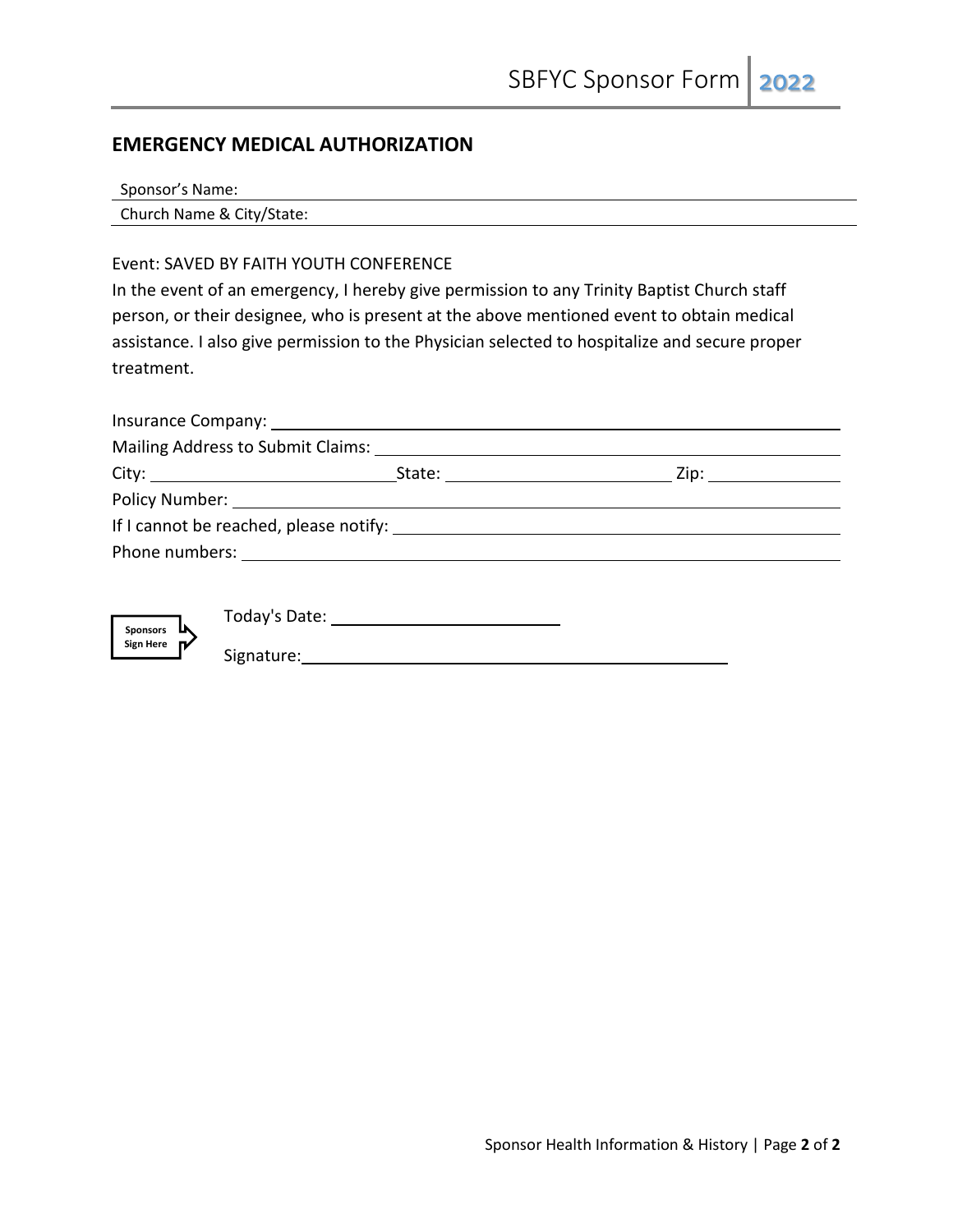# Ten Tips for Leading Camp (or Conference, or Retreat) "Reflection" Times

# **By Steve Burchett**

You have some young people assigned to you at camp. An informal gathering for reflection is on the schedule and you are in charge. You're a little nervous about doing this right. What can you consider doing to give room for the Spirit of God to work in their lives?

Below are suggestions that come out of my experience over years of small group leadership. In fact, they were used recently at a camp each evening during a 45 minute "family time."

#### *1. Avoid Rows, if at all possible.*

God can work regardless of how you arrange the seating, but it isn't good to make unnecessary hindrances to communication. If at all possible, circle up. If more are involved, add another concentric circle. Or, sit casually all over the room.

#### *2. Laugh together.*

If you just came from hearing a sobering message, you might want to get right to serious matters. Sometimes, though, especially at an event where so much intense teaching is crammed into a short period, it's good even to be a little silly before the group settles down.

#### *3. Avoid talking too much to the group.*

You probably shouldn't re-teach a message just heard. And I know it's hard to stay quiet during that "awkward silence," but try. You might be surprised who speaks up.

#### *4. Come prepared with questions.*

A good opening question is, "What was a favorite thing from today?" You might then ask the group to share something helpful or convicting from the Bible teaching that day.

#### *5. Prepare participants to speak up.*

Throughout the day you will have conversations with people in your group who talk to you about the very things you wish could be shared with the whole group. You might say, "Be sure to speak right up during family time about what you just told me. Sound good?" You might even prepare two or three people in this way.

#### *6. Break up the group into smaller groups.*

This approach might actually allow for *more* participation. You probably will only want to try this once or twice in a given event. If your group has both males and females, you could divide according to gender with a male leader taking the men, and a female leader being responsible for the ladies. Use a separate location so that each group cannot hear the other, especially if there are only two groups.

#### *7. Ask the believers in the group to share a testimony or exhortation.*

At a recent youth camp, I asked, "Would any believers like to share a testimony or exhortation you think others need to hear or would be helped to hear?" What happened next was powerful as believer after believer spoke